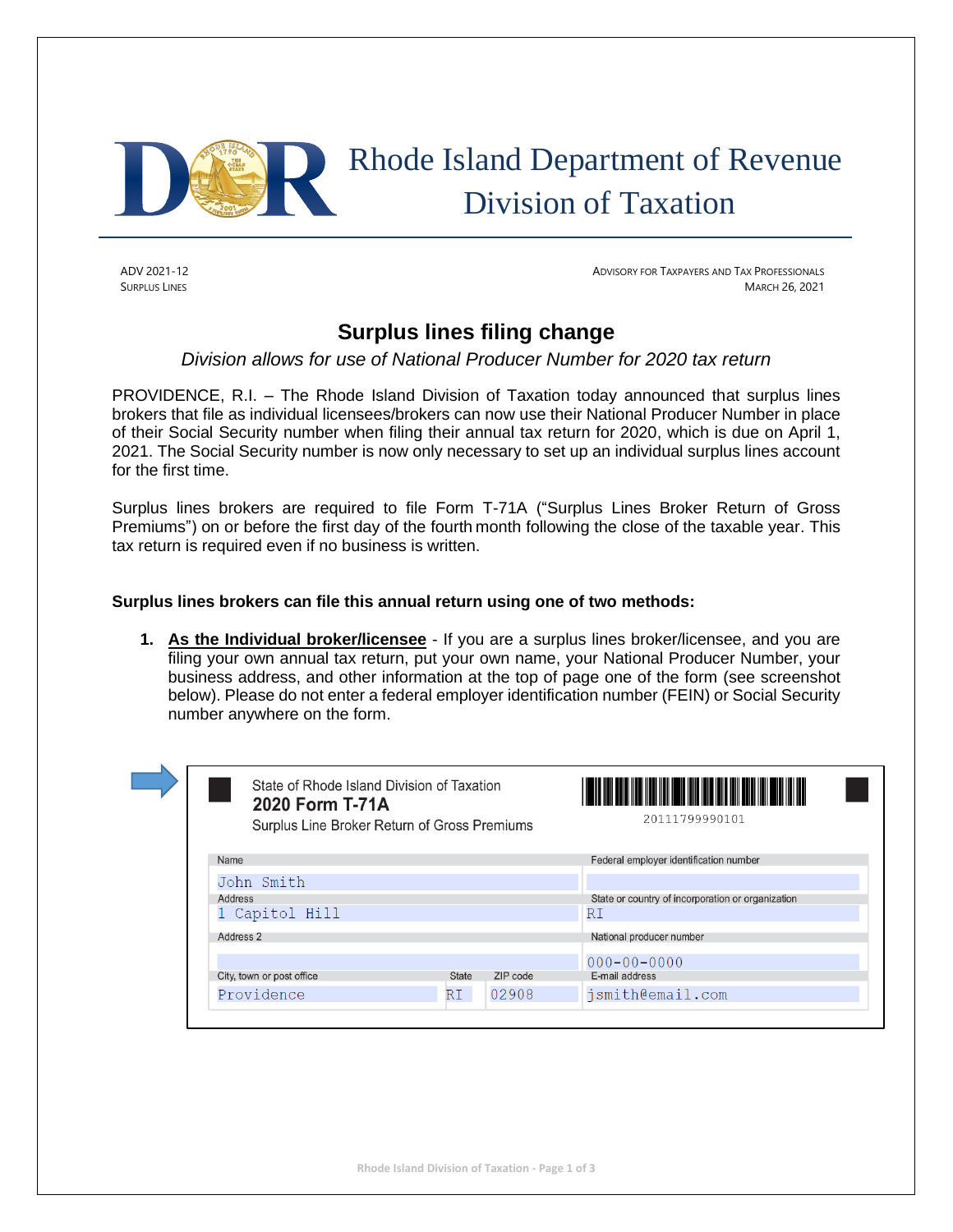**2. As the agency filing on behalf of its brokers/licensees** - If the insurance company or insurance agency is filing the annual return on behalf of surplus lines brokers/licensees, put the agency's name, the agency's federal employer identification number (FEIN), the agency's address, and other agency information on page one at the top of the form and leave the "National Producer Number" box blank on page one at the top of the form.

*.* 

• On page two of the return, list the brokers/licensees who you are filing for by providing their National Producer Number, name, and address. The Social Security number can be left blank. You may submit as many copies of this page as necessary. Do not submit an attachment in place of this form.

| State of Rhode Island Division of Taxation<br>2020 Form T-71A<br>Surplus Line Broker Return of Gross Premiums |       | 20111799990101 |                                                   |
|---------------------------------------------------------------------------------------------------------------|-------|----------------|---------------------------------------------------|
| Name                                                                                                          |       |                | Federal employer identification number            |
| Insurance Company Inc.                                                                                        |       |                | 999999999                                         |
| Address                                                                                                       |       |                | State or country of incorporation or organization |
| 1 Capitol Hill                                                                                                |       |                | RI                                                |
| Address 2                                                                                                     |       |                | National producer number                          |
|                                                                                                               |       |                |                                                   |
| City, town or post office                                                                                     | State | ZIP code       | E-mail address                                    |
| Providence                                                                                                    | RI    | 02908          | insurance@email.com                               |

|        | State of Rhode Island Division of Taxation<br>2020 Form T-71A<br>Surplus Line Broker Return of Gross Premiums |                                                                          | 'YE HAN BULU ING ING ING HIT BER DIN ABIB ING ING ING ING ANG ING ING ING ING<br>20111799990102 |
|--------|---------------------------------------------------------------------------------------------------------------|--------------------------------------------------------------------------|-------------------------------------------------------------------------------------------------|
| Name   |                                                                                                               |                                                                          | Federal employer identification number                                                          |
|        | Insurance Company Inc.                                                                                        |                                                                          | 99-9999999                                                                                      |
|        |                                                                                                               | return to prevent a delay in renewing the licenses of those individuals. | This page must be completed by agencies/companies with individual licensees covered under this  |
| #      | $ssN$ 123-45-6789                                                                                             | First<br>John<br>name                                                    | Last<br>Smith<br>MI<br>name                                                                     |
| Broker | National<br>produser 000000000<br>number                                                                      |                                                                          | Address 1 Capitol Hill Providence RI 02908                                                      |

- Note: Failure to list all your brokers/licensees will delay the renewal of their licenses.
- You can file your surplus lines return electronically, via the Division's taxpayer portal. If you use the portal, please be sure to click on each tab in the tax return and complete the necessary information. Uploading a copy of the tax return does not take the place of keying in the necessary information. (Note: A Social Security number is now only necessary to set up an individual surplus lines account for the first time on the portal.) Here is the portal link: [https://taxportal.ri.gov/.](https://taxportal.ri.gov/) First-time portal user? Use this link: [https://go.usa.gov/xsxpk.](https://go.usa.gov/xsxpk)